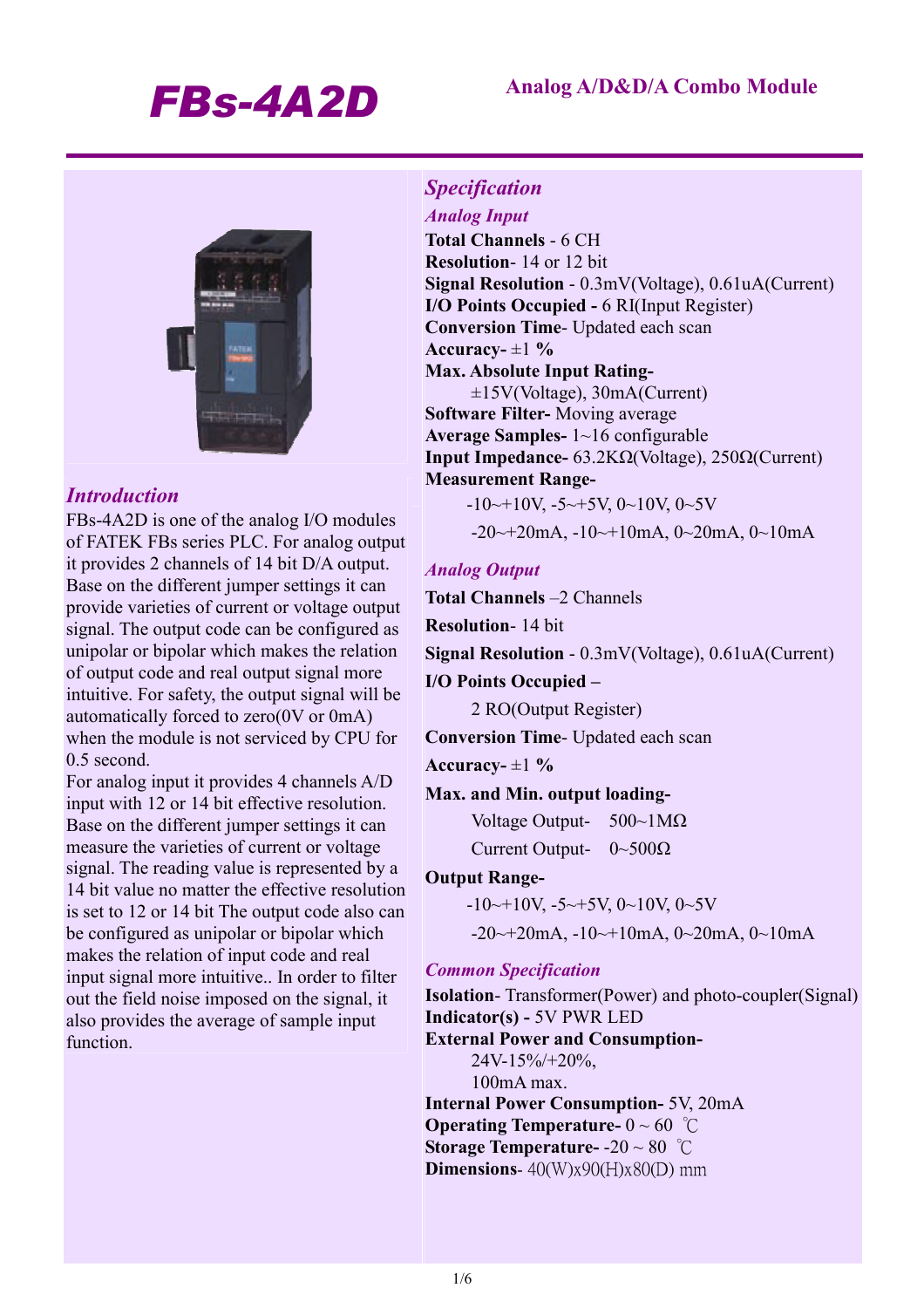# *FBs-4A2D* **Analog A/D&D/A Combo Module**

# *Dimensions*



*Wiring Diagram* 

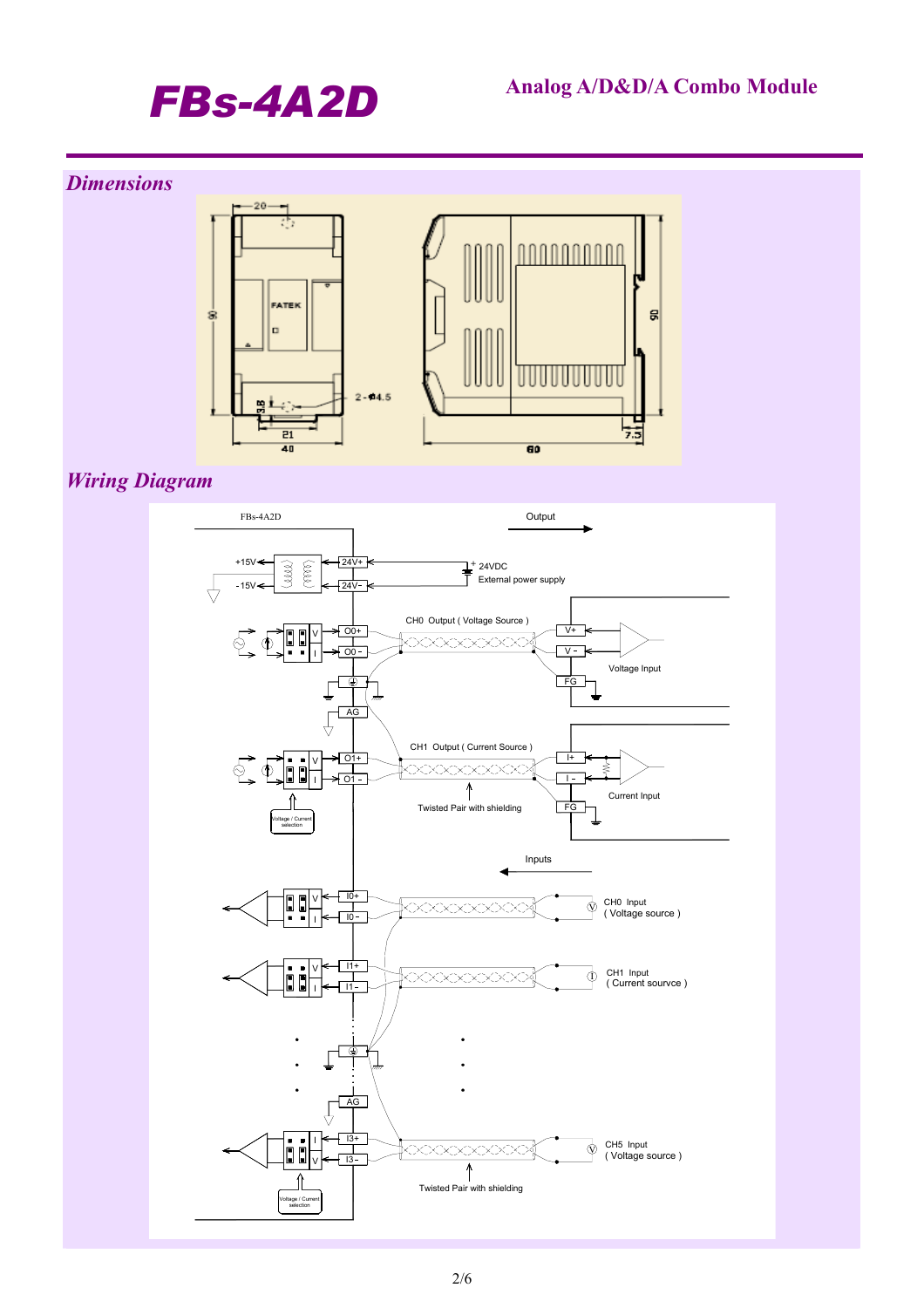# *D/A Jumper Setup*

#### *Output Code Format Selection*

There are two formats of output code can be selected, one is Unipolar and the other is Bipolar. The range of the Unipolar code value is 0~16383 while the Bipolar is –8192~8191. The extreme two ends of the code value corresponding to the minimal and maximal analog output level respectively. For example, if the analog signal is set to  $-10V \rightarrow +10V$  range, for the same code value 0, the Bipolar code will result 0V output, while the Unipolar code will result –10V output, for the code value 8191, the Bipolar code will result 10V output, while the Unipolar code will result 0V output. The JP1 are shared for CH0, CH1 which means both channels can not configure to different output code format.

| <b>Format</b>  | <b>JP1</b>                                          | <b>Code Range</b> | <b>Corresponding Output</b>                                        |
|----------------|-----------------------------------------------------|-------------------|--------------------------------------------------------------------|
| <b>Bipolar</b> | $m \supset$<br>(D/A)<br>JP <sub>1</sub>             | $-8192 \sim 8191$ | $-10V \sim 10V(-20mA \sim 20mA)$<br>$-5V \sim 5V(-20mA \sim 20mA)$ |
| Unipolar       | $m \supset$<br>(D/A)<br>JP <sub>1</sub><br>80 8 8 K | $0 \sim 16383$    | $0V \sim 10V(0mA \sim 20mA)$<br>$0V \sim 5V(0mA \sim 10mA)$        |



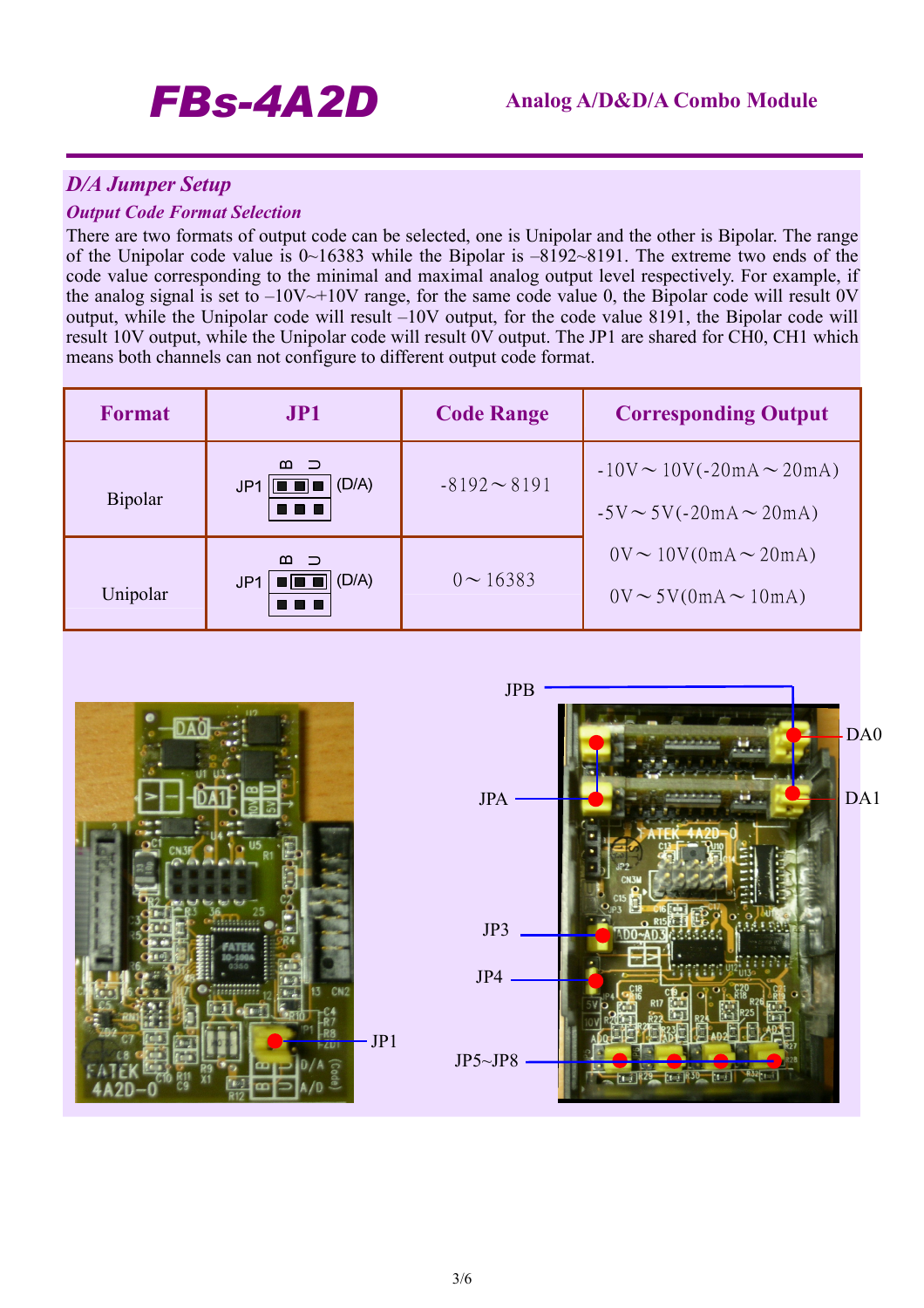

# *Output Signal Type Selection*

Please refer the above picture for the location of JPA & JPB. The upper row of JPA & JPB is for CH0 D/A, while the second row of JPA & JPB is for CH1 D/A.

| <b>Signal Type</b> | <b>JPA</b> (Voltage/Current)<br><b>Setup</b> | <b>JPB</b> (Range&Polarity)<br><b>Setup</b>                                                                                                                                    |
|--------------------|----------------------------------------------|--------------------------------------------------------------------------------------------------------------------------------------------------------------------------------|
| $0V \sim 10V$      |                                              | $\begin{array}{c} \begin{array}{c} \hline \textbf{B} & \textbf{B} \end{array} \end{array}$<br>$\boxed{\blacksquare \blacksquare \blacksquare}$ $\leftarrow$ $\boxed{10V}$ $5V$ |
| $-10V \sim 10V$    |                                              | $\leftarrow$ BU<br>$\boxed{\blacksquare\blacksquare\blacksquare\blacktriangleright\blacktriangleleft\text{row}$ 5V                                                             |
| $0V \sim 5V$       |                                              | $\leftarrow$ BU<br>86 Q                                                                                                                                                        |
| $-5V \sim 5V$      |                                              | $\leftarrow$ B U<br>$\boxed{\blacksquare \blacksquare \blacksquare \blacktriangleleft \longleftarrow \text{nov} \text{sv}}$                                                    |
| $0mA \sim 20mA$    |                                              | $ B$ $ U $<br>80 I<br>$\boxed{\blacksquare \blacksquare \blacksquare \blacktriangleright \blacktriangleleft \neg \text{10V} \text{5V}}$                                        |
| $-20mA \sim 20mA$  |                                              | $\leftarrow$ B U<br>$\blacksquare$ $\blacksquare$ $\blacktriangleright$ $\blacksquare$ $\blacktriangleright$ $\blacksquare$ $\blacksquare$                                     |
| $0mA \sim 10mA$    |                                              |                                                                                                                                                                                |
| $-10mA \sim 10VmA$ |                                              | $B$ U<br>80 C<br>$\left  \leftarrow \text{10V} \right  \text{5V}$                                                                                                              |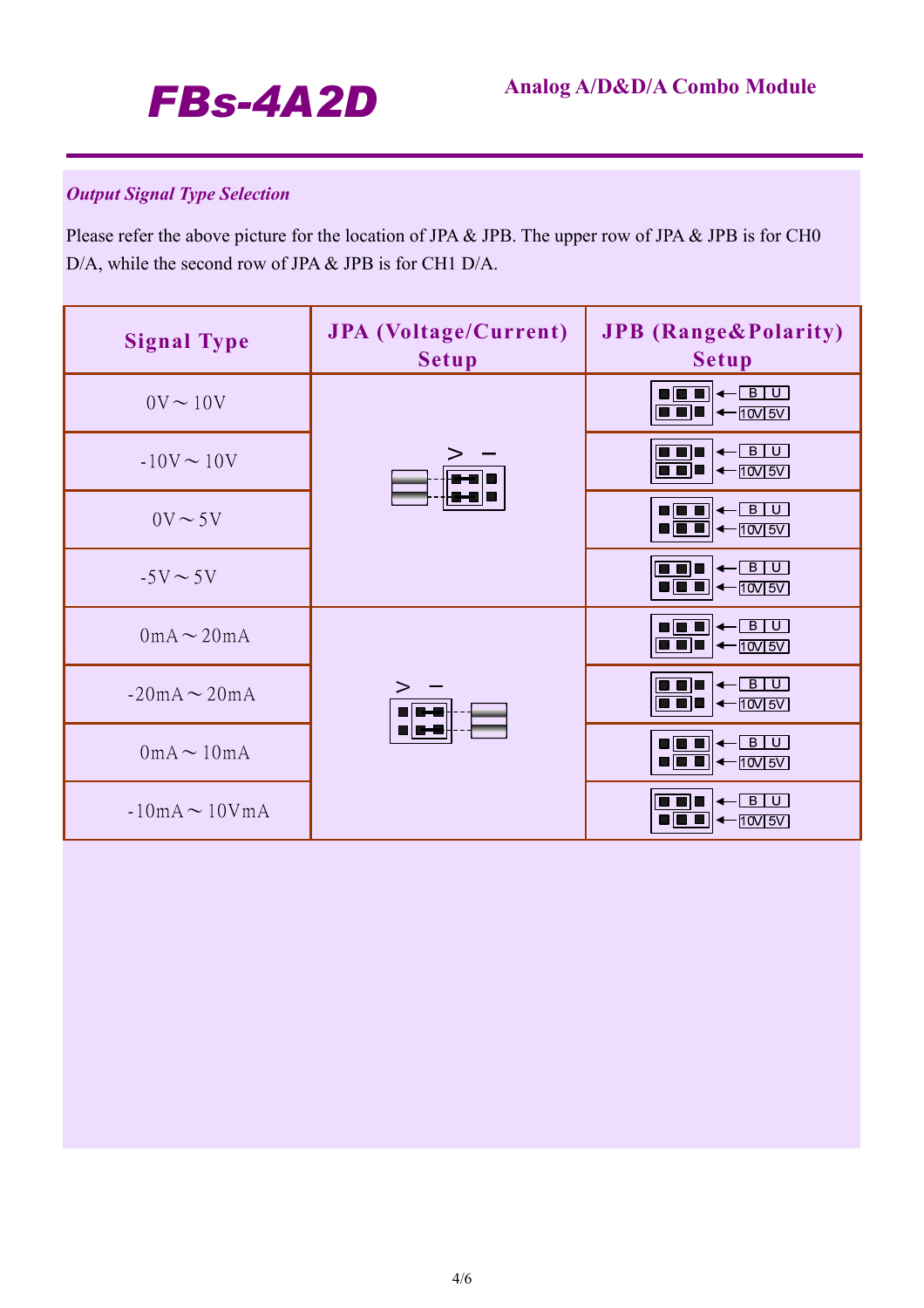# *FBs-4A2D* **Analog A/D&D/A Combo Module**

# *A/D Jumper Setup*

## *Input Code Format Selection*

There are two input data formats can be selected which are bipolar and unipolar. The range of input value is 0~16383 for unipolar format while bipolar is -8192~8191. The two extreme values of each range corresponding to the minimal and maximal input signal. For example, if chose the  $-10V \rightarrow +10V$  type signal, for 10V input signal the input value is 16383 for unipolar format while the bipolar format is 8191. Normally the input code format setting is consistent with input signal type (bipolar coded for bipolar input signal, unipolar coded for unipolar input signal). Only when use the FUN32 for offset conversion should set the bipolar code for unipolar input signal (Please refer the FUN32 description). The code format of all input channels are set by the same JP1 jumper. The location and the setting of jumper of JP1 are shown at below

| Code<br><b>Format</b> | <b>JP1 Setup</b>                          | <b>Code Range</b> | <b>Corresponding Input</b>                                          |
|-----------------------|-------------------------------------------|-------------------|---------------------------------------------------------------------|
| Bipolar               | (A/D)<br>JP <sub>1</sub><br>10 O J<br>ന – | $-8192 - 8191$    | $-10V \sim 10V (-20mA \sim 20mA)$<br>$-5V \sim 5V(-20mA \sim 20mA)$ |
| Unipolar              | 4 O D<br>(A/D)<br>JP1<br>WWW<br>മ         | $0 \sim 16383$    | $0V \sim 10V(0mA \sim 20mA)$<br>$0V \sim 5V(0mA \sim 10mA)$         |

## *Voltage/Current input signal type setting*

| <b>Signal Type</b> | $JP5 \sim JP8$ |
|--------------------|----------------|
| Voltage            | $-$ ><br>165   |
| Current            | $-$ >          |